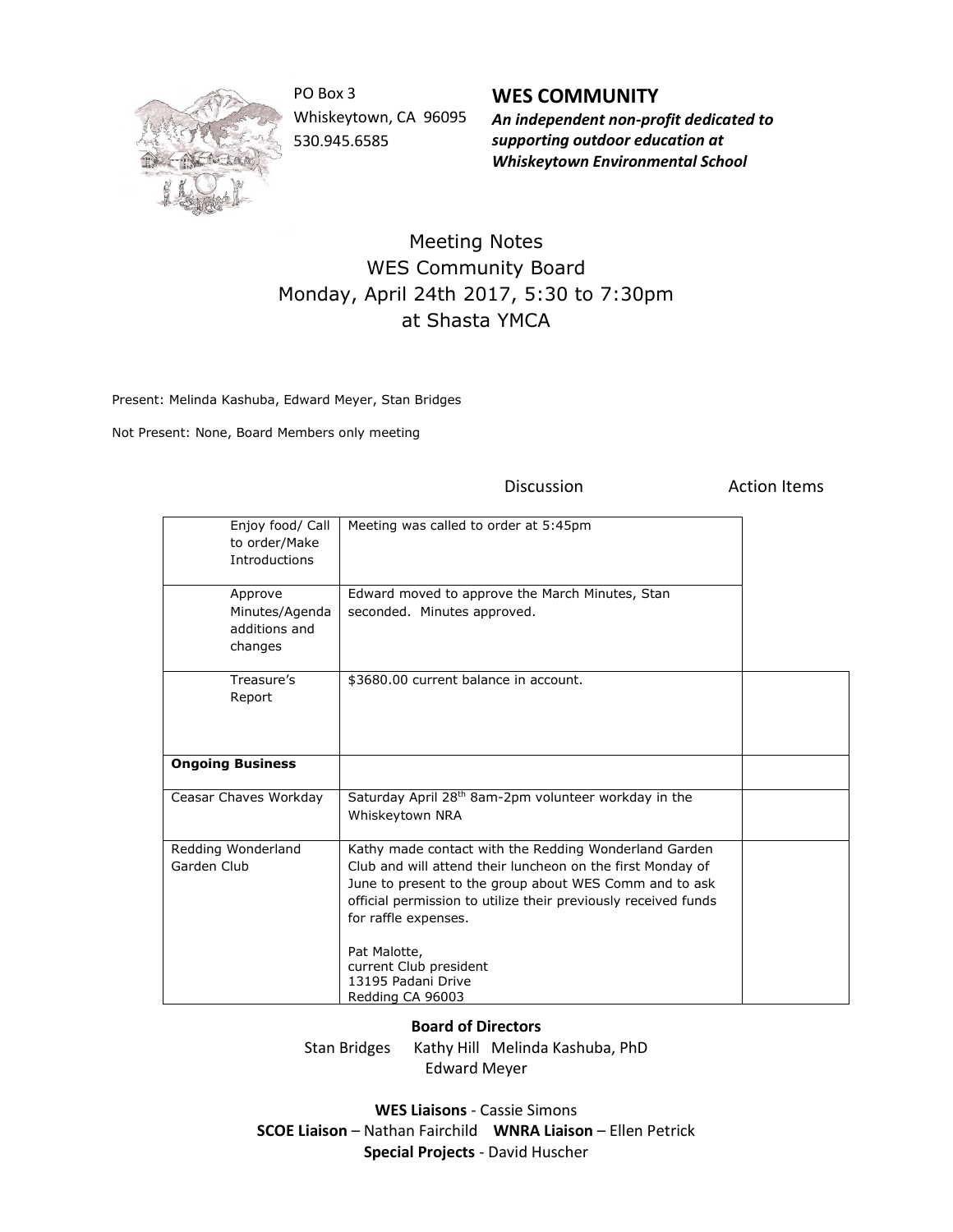|                       | 530-275-5406                                                                                                                |  |
|-----------------------|-----------------------------------------------------------------------------------------------------------------------------|--|
|                       | Marsha Johnson,                                                                                                             |  |
|                       | future club president                                                                                                       |  |
|                       | 530-949-6014                                                                                                                |  |
|                       |                                                                                                                             |  |
| 2016 Taxes            | Taxes are completed and Federal forms have been                                                                             |  |
|                       | submitted.                                                                                                                  |  |
|                       |                                                                                                                             |  |
|                       | State form is to be mailed and Kathy will clear up one<br>question regarding marketing expenses with our accountant         |  |
|                       | before sending them in. Expenses on the video exceeded                                                                      |  |
|                       | annual income for the group and this may require an extra                                                                   |  |
|                       | form to explain.                                                                                                            |  |
|                       |                                                                                                                             |  |
|                       | Kathy also made copies of previous years taxes for upcoming<br>Giving Tuesday Application. Will seek getting digital copies |  |
|                       | to accompany.                                                                                                               |  |
|                       |                                                                                                                             |  |
| Giving Tuesday        | Release call for applications in late May early June, planning                                                              |  |
| Registration          | and organization is a little bit behind on the part of the                                                                  |  |
|                       | governing body.                                                                                                             |  |
| Shasta Community      | Edward will contact Shasta Community Arts Council through                                                                   |  |
| <b>Access Channel</b> | Twitter to see if we can get information regarding the status                                                               |  |
|                       | of the Shasta Community Access Channel. Melinda has had                                                                     |  |
|                       | a hard time finding any info regarding the channel.                                                                         |  |
| Updated Wish List     | Melinda got a digital copy and will forward it to Leslie who is                                                             |  |
| Request               | pursuing funds from the REU Community Giving Program.                                                                       |  |
|                       | Will hold off on giving the info to Leslie until after the                                                                  |  |
|                       | NPS/SCOE meeting to determine the most current status of                                                                    |  |
|                       | the wish list.                                                                                                              |  |
| <b>New Business</b>   |                                                                                                                             |  |
|                       |                                                                                                                             |  |
| NPS/SCOE Meeting      | Melinda sent an email to Jim Milestone to seek an answer as                                                                 |  |
|                       | to if WES Community can attend the meeting between NPS<br>and SCOE on 4/27/17. We would like to be present to               |  |
|                       | discuss the big ideas for the future of WES either at this                                                                  |  |
|                       | initial meeting or one soon after to ensure that we have an                                                                 |  |
|                       | understanding and good working relationship with our main                                                                   |  |
|                       | partners and their combined vision for the campus and the                                                                   |  |
|                       | program.                                                                                                                    |  |
| Future Planning       | Get a booth at the 2018 Redding Whole Earth and                                                                             |  |
|                       | Watershed Festival.                                                                                                         |  |
|                       |                                                                                                                             |  |
|                       | <b>Campus Development:</b> start thinking about how we can<br>become more of a fund raiser in the community to work on      |  |
|                       | behalf of creating the shared vision for the campus alongside                                                               |  |
|                       | the NPS and SCOE.                                                                                                           |  |
|                       |                                                                                                                             |  |
|                       | Various different ideas for a redesign of campus and                                                                        |  |
|                       | especially cabin and bathroom infrastructure. Idea to try to<br>maintain some of the initial "look and character" of the    |  |
|                       | original cabin design while making improvements for both                                                                    |  |
|                       |                                                                                                                             |  |